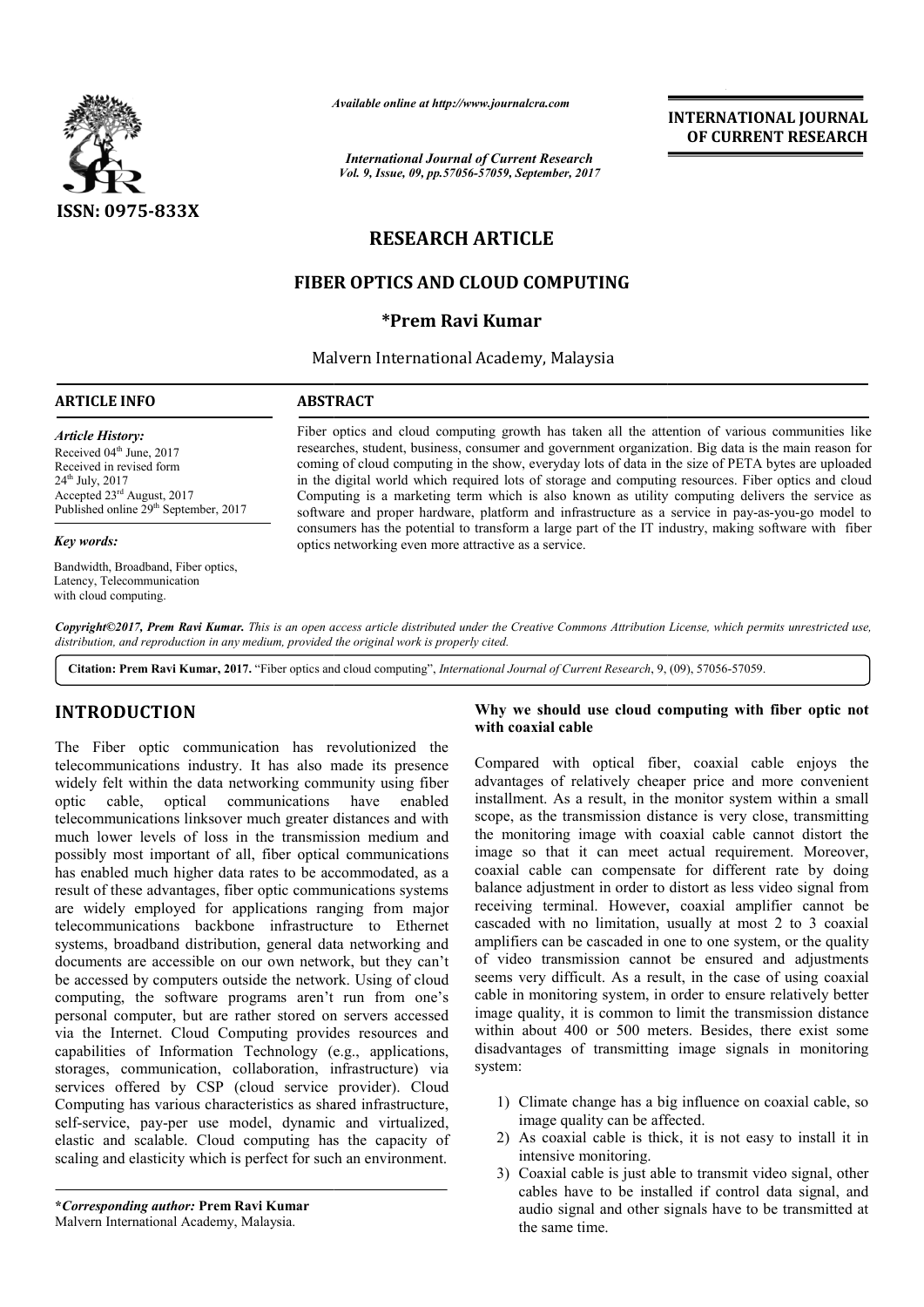- 4) Coaxial cable has a limited capability of resistance, so it cannot be applied in high-resistance situation.
- 5) Coaxial amplifier also has the shortcomings of adjusting.
- 6) If a portion of a twisted-pair cable is damaged, the entire network is not shut down as it may be the case with coaxial cable. Disadvantages. Easily pick up noise.

Fiber optics: -An optical fiber offers low power loss. This allows for longer transmission distances. In comparison to copper; in a network, the longest recommended copper distance is 100m while with fiber, it is 2000m. Interference - Fiber optic cables are immune to electromagnetic interference. The performance of any communication system isultimately limited by the signal-to-noise ratio (SNR) ofthe received signal and available bandwidth. Thislimitation cans be stated more formally by using theconcept of channel capacity introduced within theframework of information theory (Handbook of Fiber Optic Data Communication : Chapter 15, 2013). Optical underwater Communication is an effectivealternative to current underwater technology especially insome particular environments such as shallow, coastaland fresh inland water where the use of this approach isuseful to overcome all the shortcomings related to the useof acoustic communication and to allow a wide adoptionof underwater monitoring systems (Ming-Jun Li *et al*., 2008). Both thetransmission capacity and flexibility in optical networkdesign can significantly be improved using wavelengthdivision multiplexing (WDM) systems (Shannon, 1948). Due toeconomic advantages, maturing technology, and highinformation capacity, singlemode fiber- optictransmission media will be embedded in futuretelecommunications networks. A desirable feature forthese future optical networks would be the ability toprocess information directly in the optical domain forpurposes of multiplexing, de-multiplexing, filtering,amplification, and correlation. Optical signal processingwould beadvantageous because potentially it can bemuch faster than electrical signal photon-electron-photonconversions. Several new classes of optical networks arenow emerging (Jian Chao Li and Dennis R. Alexander, 2007). For example, code-division multipleaccess (CDMA) networks using optical signal processingtechniques were recently introduced (Noshada and Rostami, 2012; Behrend *et al*., 2011; A Platform Computing Whitepaper. ―Enterprise Cloud Computing: Transforming IT.ǁ Platform Computing, 2010; Rimal *et al*., 2009; Dillon *et al*., 2010; Information Networking and Applications (AINA), 2010; Zhou *et al*., 2010). The opticalfibers, widespread and commonly used intelecommunications, are the transmission mediums that have been recently considered as very attractive to buildlinks for T/Transfer.



Cloud computing is a model for enabling convenient, ondemand network access to a shared pool of configurable computing resources (e.g., networks, servers, storage, applications, and services) that can be rapidly provisioned and released with minimal management effort or service provider interaction. This cloud model promotes availability and is composed of five essential characteristics (On-demand selfservice, Broad network access, Resource pooling, Rapid elasticity, Measured Service); three service models (Cloud Software as a Service (SaaS), Cloud Platform as a Service (PaaS), Cloud Infrastructure as a Service (IaaS)); and, four deployment models (Private cloud, Community cloud, Public cloud, Hybrid cloud). Key enabling technologies include:

- (1) Fast wide-area networks,
- (2) Powerful, inexpensive server computers,
- (3) High-performance virtualization for commodity hardware.

## **About the cloud computing**

According to U.S National Institute of Standards and Technology (NIST), ―Cloud Computing is a model for enabling convenient, on-demand network access to a shared pool of configurable computing resources (e.g., networks, servers, storage, applications, and services) that can be rapidly provisioned and released with minimal management effort or cloud provider interactionǁ. In simple words, Cloud Computing is the combination of a technology, platform that provides hosting and storage service on the Internet. In such an environment users need not own the infrastructure for various computing services. In fact, they can be accessed from any computer in any part of the world. This integrates features supporting high scalability and multi-tenancy, offering enhanced flexibility in comparison to the earlier existing computing methodologies. It can deploy, allocate or reallocate resources dynamically with an ability to continuously monitor their performance. Moreover, cloud computing minimizes the capital expenditure. This approach is device and user-location independent. Main goal of the cloud computing is to provide scalable and inexpensive on-demand computing infrastructures with good quality of service levels (Rimal *et al*., 2009). Cloud Computing is a general term for anything that involves delivering hosted services over the Internet. Instead of a static system architecture, Cloud Computing supports the ability to dynamically scale up and quickly scale down, offering cloud consumers high reliability, quick response times, and the flexibility to handle traffic fluctuations and demand. Cloud Computing also supports multi tenancy, providing systems configured in such a way that they can be pooled to be shared by many organizations or individuals (A Platform Computing Whitepaper―Enterprise Cloud Computing: Transforming IT.ǁ Platform Computing, 2010). Virtualization technology allows cloud vendors to convert one server into many virtual machines, thereby eliminating client-server computing with single-purpose systems. This maximizes hardware capacity and allows customers to leverage economies of scale. Benefits of Cloud computing are enormous. The most important one is that the customers don't need to buy the resource from a third party vendor, instead they can use the resource and pay for it as a service thus helping the customer to save time and money.Cloud is not only for Multinational companies but it's also being used by small and medium enterprises.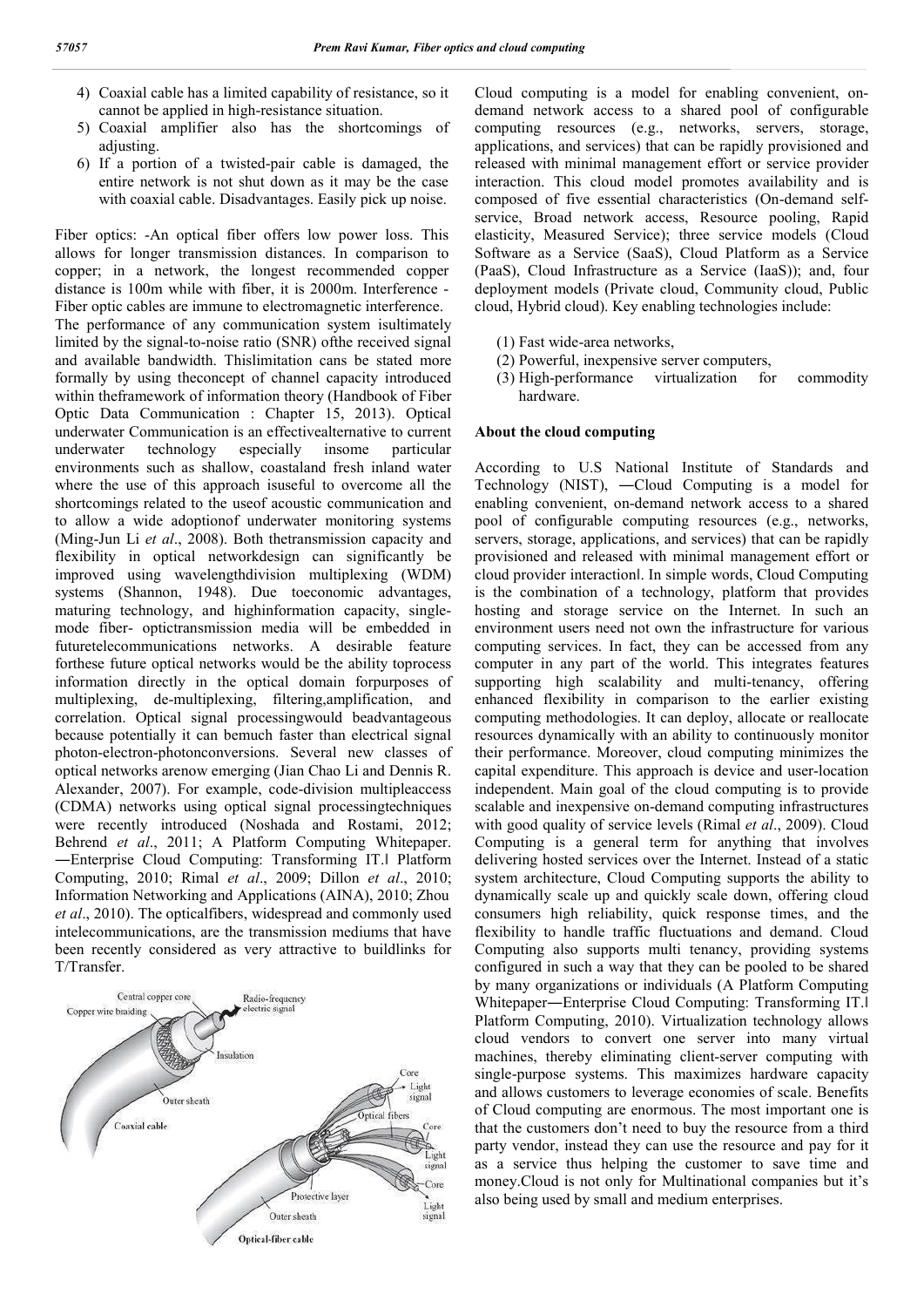

### **Optical Fiber Is the Key to Cloud Computing**

In the "cloud" network, subscribers' terminals are simplified into a pure and single device with only input and output functions but meanwhile utilize the powerful computing and processing functions from the "cloud". This means that the terminal must have a very fast connection, because the simple terminal means fast network and powerful platform requirement, where "pipes" are put forward higher requirement. Thus, fiber is the ideal "pipe" for cloud computing. The following image shows the evolution of memory storage.



Cloud-computing In fact, computer applications, software and even file storage now reside on the Internet or in the "cloud". Yet another driving force is mobile Internet traffic, which relies heavily on cloud computing. It is said that there is over 1 Exabyte of data currently stored in the cloud. And this number is growing exponentially every day. The greatest thing that will limit your ability to work seamlessly in the "cloud" is your Internet connection. Thus, to access the tremendous amounts data, we need fiber networks that can carry Terabits Terabits—one trillion bits per second. Fiber jumper cables can offer more available bandwidth and speed which meets the demands of the "cloud". Obviously, no technology is more effective at meeting that challenge than fiber at present.

What's more, FTTH infrastructure is expected as a solution to meet the growing demands for high bandwidth. It brings fiber optic connections directly into homes, allowing for delivery speeds up to a possible 100 Mbps, or even more. These speeds open the door to a variety of new services and applications for residential, business and public service markets. The relationship between FTTH and cloud computing is subtle. FTTH encourages the growth of cloud computing with its benefits. And cloud computing may in turn drives the development of FTTH. e door to a variety of new services and applications for<br>tial, business and public service markets. The<br>ship between FTTH and cloud computing is subtle.<br>encourages the growth of cloud computing with its<br>i. And cloud comput

#### **The Future of cloud computing with fiber optics**



Cloud-computing: -Cloud computing is seen by many as the next generation of information technology. The abundant supply of information technology capabilities offers many benefits to our lives. However, like any new technology advancement, cloud computing also faces many challenges, e.g. cloud security. Though there are many unknown factors in the "cloud" waiting for us to explore, it is no need optical fibers in order to better reach the "cloud". Now, with the benefits of optical fibers, the cloud computing is increasingly developing. Will it automatically work out better and cheaper for you in the long term. : -Cloud computing is seen by many as the<br>of information technology. The abundant<br>nation technology capabilities offers many<br>lives. However, like any new technology<br>ud computing also faces many challenges,<br>y. Though there

#### **Conclusion**

Fibre optics systems have allowed scientists to make many important advances in the telecommunication, mechanical and medical fields.Sound, video, and computer communications are more reliable than in the past. As cloud computing market continues to mature, current and potential information technology capabilities offers many benefits to our lives. The world of fiber optics has opened many possibilities for solving technological problems and has improved human civilization, strengths and downfalls of the technology. Fiber optic cable, as an indispensable component of network infrastructure, plays a vital role in cloud computing. an indispensable component of network infrastructure, plays a<br>
vital role in cloud computing.<br> **REFERENCES**<br>
A Platform Computing Whitepaper, 2010. Enterprise Cloud d optical fibers in order to better reach the "cloud". Now,<br>
1 the benefits of optical fibers, the cloud computing is<br>
easingly developing. Will it automatically work out better<br>
cheaper for you in the long term.<br>
<br> **Inclu** 

## **REFERENCES**

- Computing: Transforming IT. Platform Computing, pp.6.
- Behrend, T.S., Wiebe, E.N., London, J.E., and Johnson, E.C. 2011. Cloud computing adoption and usage in community . colleges. *Behavior & Information Technology*, 30 (2), 231-240.
- Dillon, T., C. Wu, and E. Chang, 2010. "Cloud Computing: Issues and Challenges,"24th IEEE International Conference on Advanced.